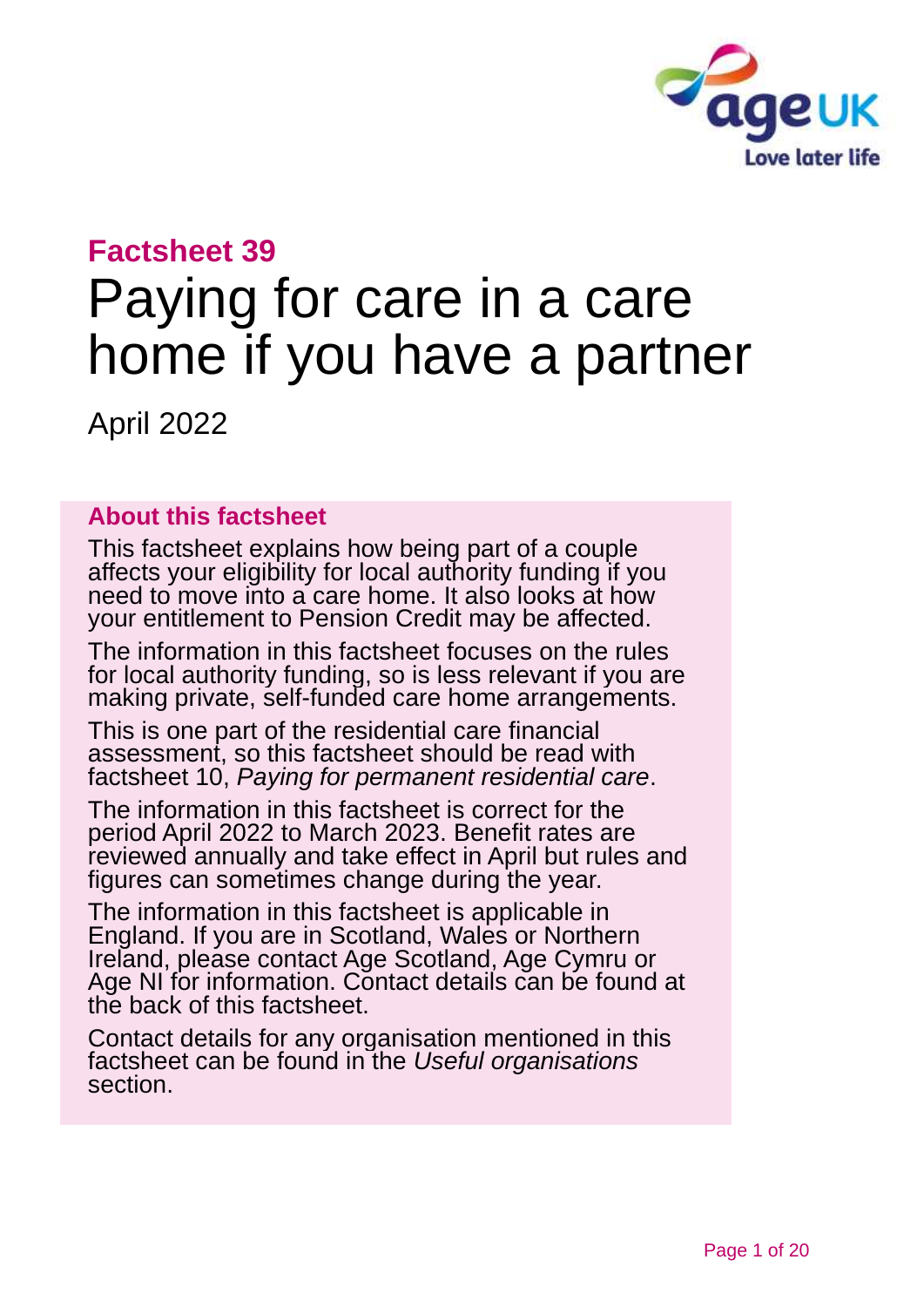# **Contents**

| <b>1 Recent developments</b>                             | 3               |
|----------------------------------------------------------|-----------------|
| 2 Sources and terms used in this factsheet               | 3               |
| 3 The local authority financial assessment               | 4               |
| 3.1 Your personal budget                                 | 5               |
| 3.2 Only your own assets should be taken into<br>account | 5               |
| 3.3 Valuation of jointly owned capital                   | 6               |
| 3.4 Pension credit rules                                 | 8               |
| 4 Where a couple both go into a care home                | 8               |
| 5 50% private pension and annuity disregard              | 9               |
| 6 Short term and temporary care home<br>residents        | 10              |
| 6.1 Effect on benefits and 'mixed aged couples'          | 12 <sup>2</sup> |
| 7 Varying the personal expenses allowance                | 12 <sub>2</sub> |
| If your partner wants to move later on<br>8              | 13              |
| 9 The information and advice duty                        | 14              |
| 10 Complaints, abuse and neglect and rights              | 15              |
| Useful organisations                                     | 18              |
| Age UK                                                   | 19              |
| Support our work                                         | 19              |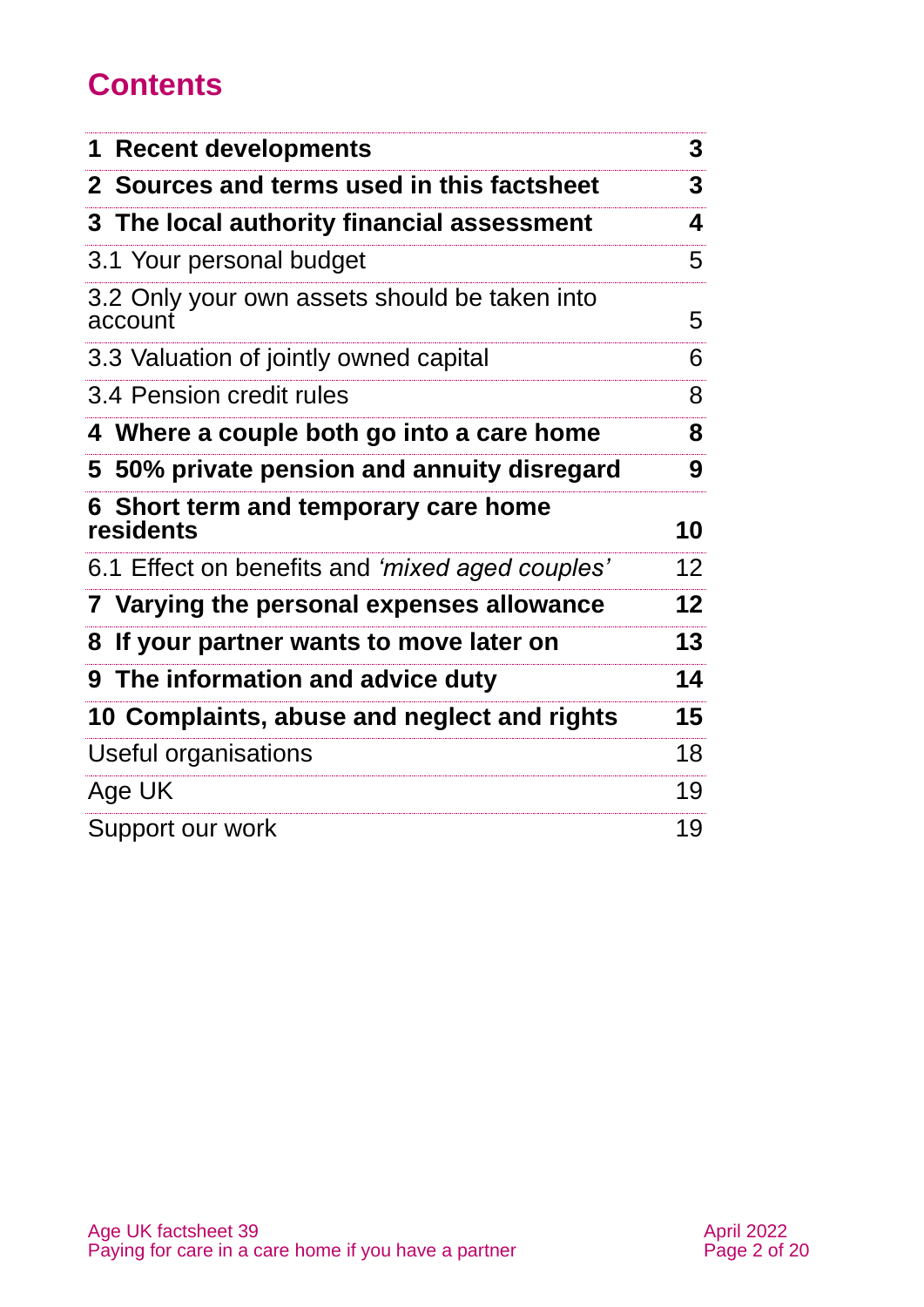# <span id="page-2-0"></span>**1 Recent developments**

*[Local Authority Circular LAC\(DHSC\)\(2022\)1](https://www.gov.uk/government/publications/social-care-charging-for-local-authorities-2022-to-2023/social-care-charging-for-care-and-support-local-authority-circular-lacdhsc20231)*, published in February 2022, increased the income thresholds for charging in line with inflation. The capital limits remain the same as the previous financial year.

### <span id="page-2-1"></span>**2 Sources and terms used in this factsheet**

#### **Care Act 2014, regulations and statutory guidance**

This factsheet is based on the *[Care Act 2014](https://www.legislation.gov.uk/ukpga/2014/23/contents)* (*'the Act')*, introduced in April 2015.

There are also references to the *[Care and Support](http://www.legislation.gov.uk/uksi/2014/2672/contents/made)  [\(Charging and Assessment of Resources\) Regulations](http://www.legislation.gov.uk/uksi/2014/2672/contents/made)  [2014](http://www.legislation.gov.uk/uksi/2014/2672/contents/made)* (*'the charging regulations*'), and the *[Care and](https://www.gov.uk/government/publications/care-act-statutory-guidance/care-and-support-statutory-guidance)  [Support Statutory Guidance](https://www.gov.uk/government/publications/care-act-statutory-guidance/care-and-support-statutory-guidance)* (*'the guidance*').

These must be followed by local authorities when they are involved in the provision of care and support services.

### **Care homes and nursing homes**

This factsheet provides information about '*care homes*' and '*nursing homes*'. These are standard terms used by the Care Quality Commission, the industry standards regulator.

Nursing homes are care homes where a nurse must be present to provide or supervise medical-type care alongside basic personal care.

We use '*care home*' for both types of home in this factsheet, unless discussing something specifically to do with a nursing home.

#### **Local authority**

*'Local authority*' refers to the adult social services department of the local authority or council. It describes similar departments within: a county council, a district council for an area in which there is no county council, a London borough council, or the Common Council of the City of London.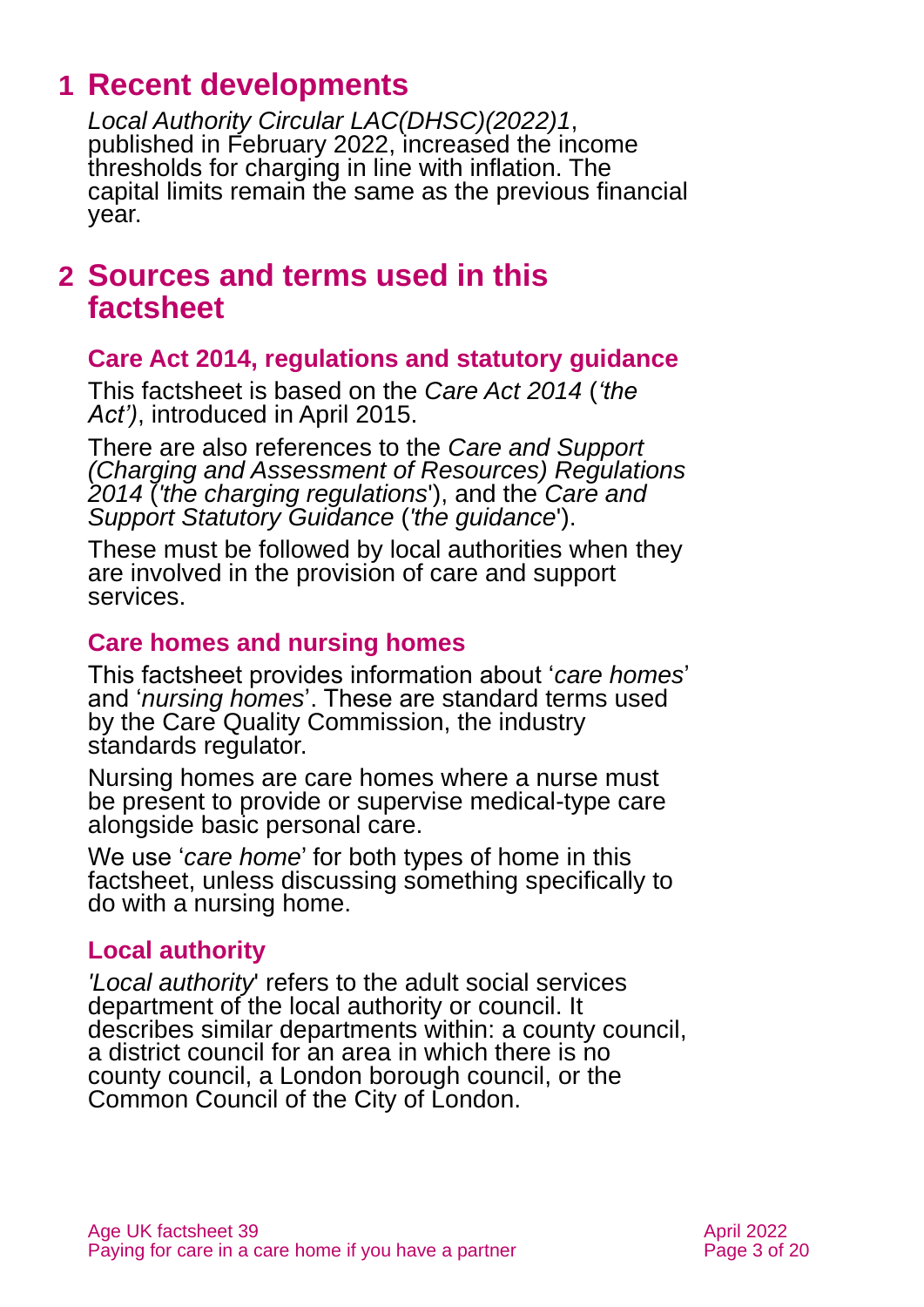### **Partner**

Your '*partner*' is your husband, wife, civil partner, or someone you live with as though you are married or in a civil partnership. The charging regulations use the same definition as Income Support Regulations.

### **Capital**

Capital takes many forms, but it generally refers to money you own that may be available to fund part, or all, of the cost of meeting your assessed needs. It can be buildings or land, savings, stocks and shares, or trusts. It is not regular payments of income, such as pensions or benefits.

# <span id="page-3-0"></span>**3 The local authority financial assessment**

If you are in a couple and one of you needs to go into a care home, it is important to be aware of how the local authority financial assessment rules work.

If you or your partner move into a care home with local authority assistance for funding, it is likely you will have to pay something towards the cost from your own income and capital, subject to certain disregards.

You also need to find out whether you should make separate claims for benefits, if one of you permanently enters a care home.

To obtain financial support from a local authority for a care home place, they must first assess your care needs and agree that permanent residential care if the most effective way to meet your eligible needs. Eligible needs are those that meet the eligibility criteria for care and support.

This should be recorded in a care and support plan that is agreed with you or your partner as appropriate. They should also consider possible alternatives to residential care, for example care in your existing home, or in an assisted living setting.

After this, they carry out a financial assessment, to see whether you must contribute towards paying for the place. For more information on the needs assessment, eligibility criteria, and care and support planning, see factsheet 41, *[How to get care and support.](https://www.ageuk.org.uk/globalassets/age-uk/documents/factsheets/fs41_how_to_get_care_and_support_fcs.pdf)*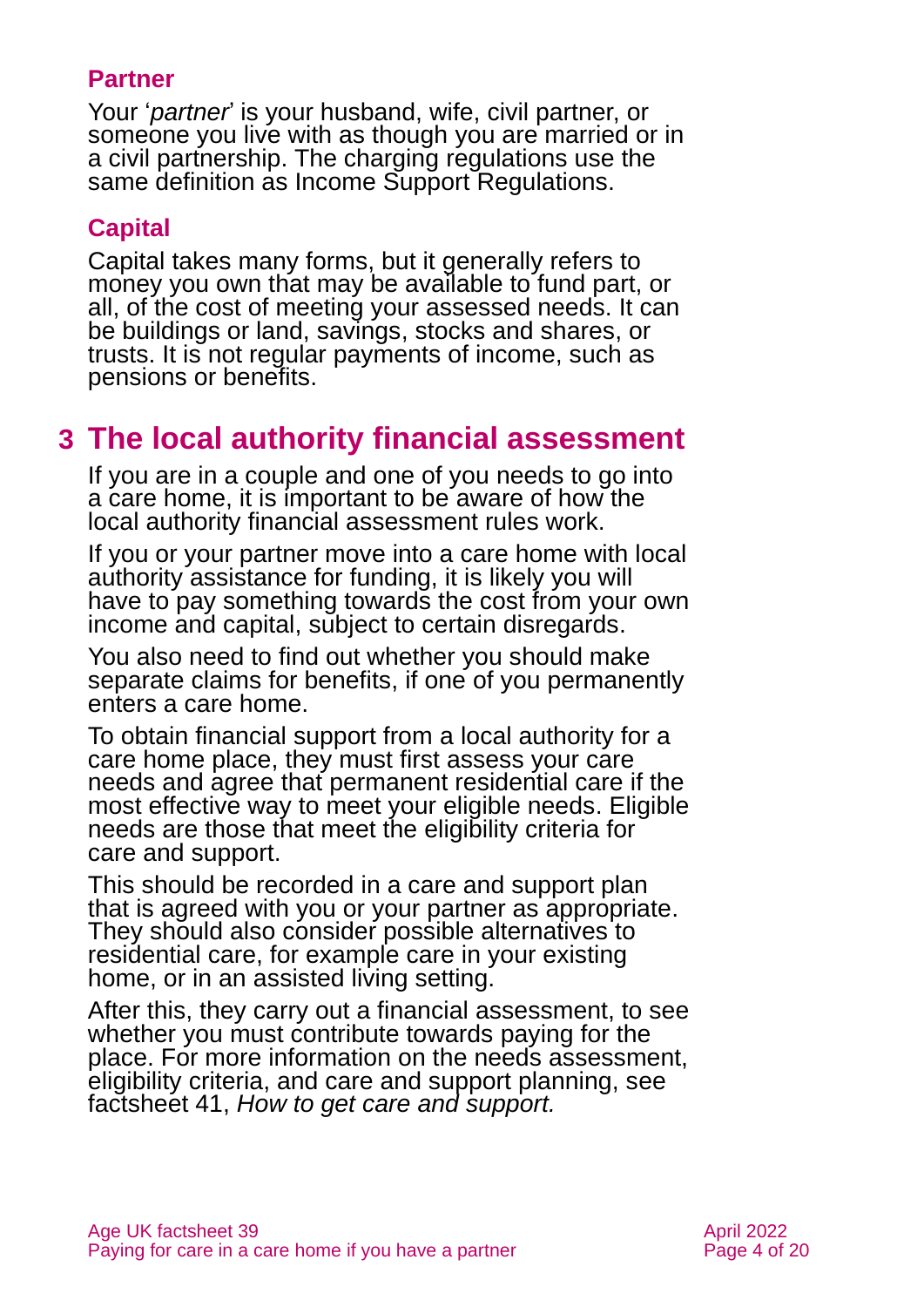### **3.1 Your personal budget**

Your care and support plan must include a personal budget. This is the total cost of meeting your eligible needs. It must specify how much you must pay towards the total cost of care home fees, following the financial assessment. The remaining amount is paid by the local authority.

Your personal budget must be a realistic figure, sufficient to meet your eligible needs. The guidance states a local authority must genuinely assess the actual cost of good quality local residential care, to ensure your personal budget figure is sufficient to offer at least one suitable option at that amount.

The local authority must take account of all your circumstances, be flexible in its approach, and be aware of the present availability of local care home provision. Your personal budget should reflect the cost of out-of-area care, if this is part of meeting your eligible needs.

The guidance states *'the local authority should not set arbitrary amounts or ceilings for particular types of accommodation that do not reflect a fair cost of care*'.

If no care home can meet your eligible needs within the amount set by the local authority, it must increase your personal budget to meet the extra cost.

### **3.2 Only your own assets should be taken into account**

The local authority cannot include capital or income belonging to your partner in your financial assessment. This is because it does not have the power to assess couples according to joint resources - each person must be treated individually. However, if one person in a couple receives benefits in respect of both members, the local authority can take an appropriate amount of that income into account.

Local authorities should not generally use joint assessment forms that ask for details of both partners' finances. A local authority may ask for details of your partner's finances on a separate form to ensure they are left with sufficient resources to live on when you go into a care home.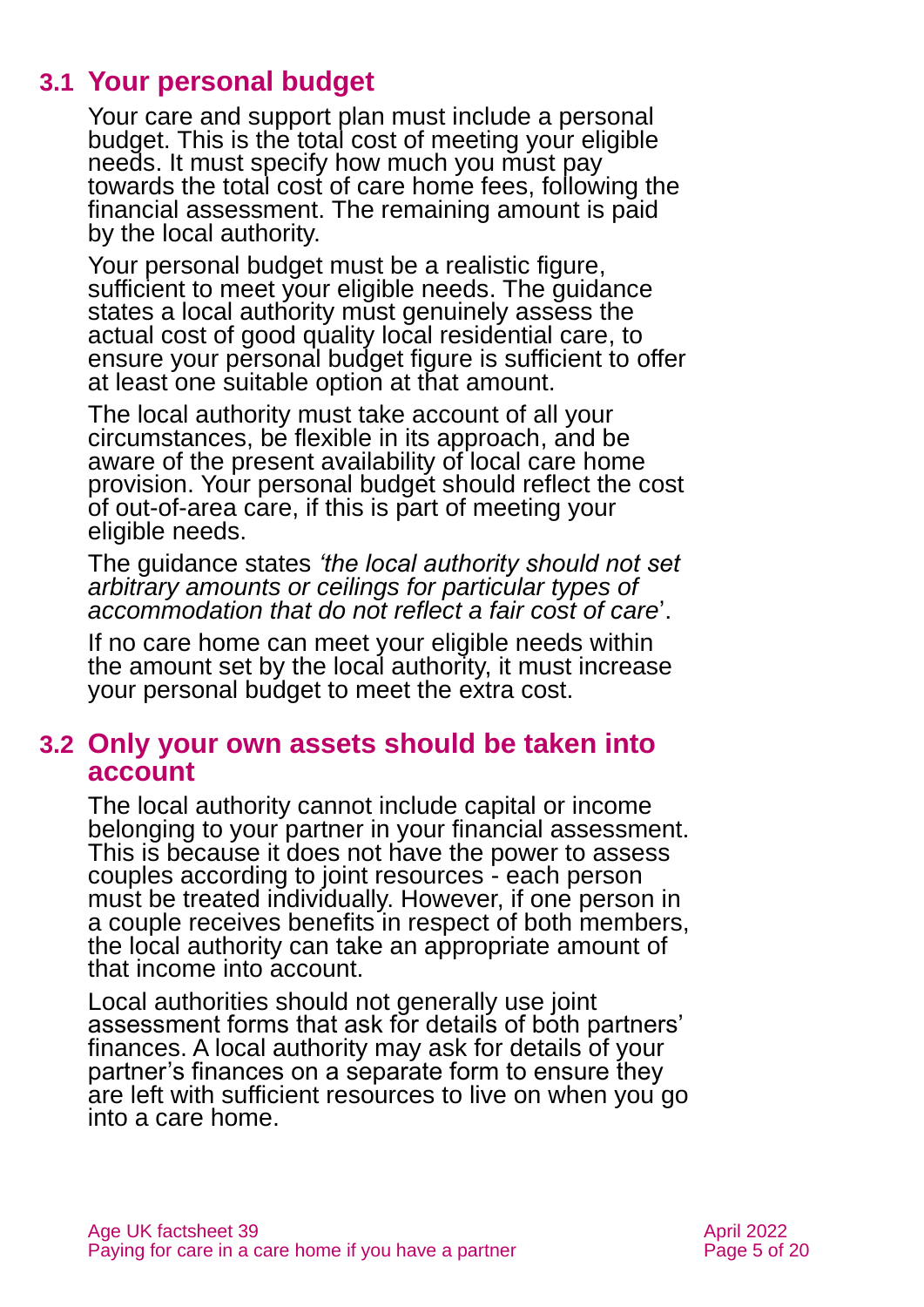# **3.3 Valuation of jointly owned capital**

### **Savings and the financial assessment**

If you have more than £23,250 in capital, you are required to pay the full cost of your residential care. This figure is known as the '*upper capital limit*'. You might be called a '*self-funder'*.

Capital takes a number of forms including savings or property. If you have £23,250 or less, you may qualify for some financial assistance from the local authority.

The charging regulations give the local authority the power to treat you as having an equal share in jointly held capital, such as a joint bank account, except where there is evidence that your share is unequal. This does not apply if the asset is property or land.

If you have jointly held savings at the time of your financial assessment, it is in your interests to divide capital into the proportions owned by each of you before the financial assessment takes place. The example below explains why.

#### **Example**

You enter a care home and have £50,000 in a joint account with your partner. You are assessed as having  $£25,000$  (50 per cent), which is only  $£1,750$ above the upper capital limit.

However, £3,500 in total must be spent from the joint account before the overall total falls to £46,500 and your 50 per cent share falls to £23,250 (upper capital limit).

Opening separate bank accounts before moving into the care home saves you having to spend more money than is necessary before your assessed share falls below the upper capital limit. However, the position for jointly owned property is different, see below.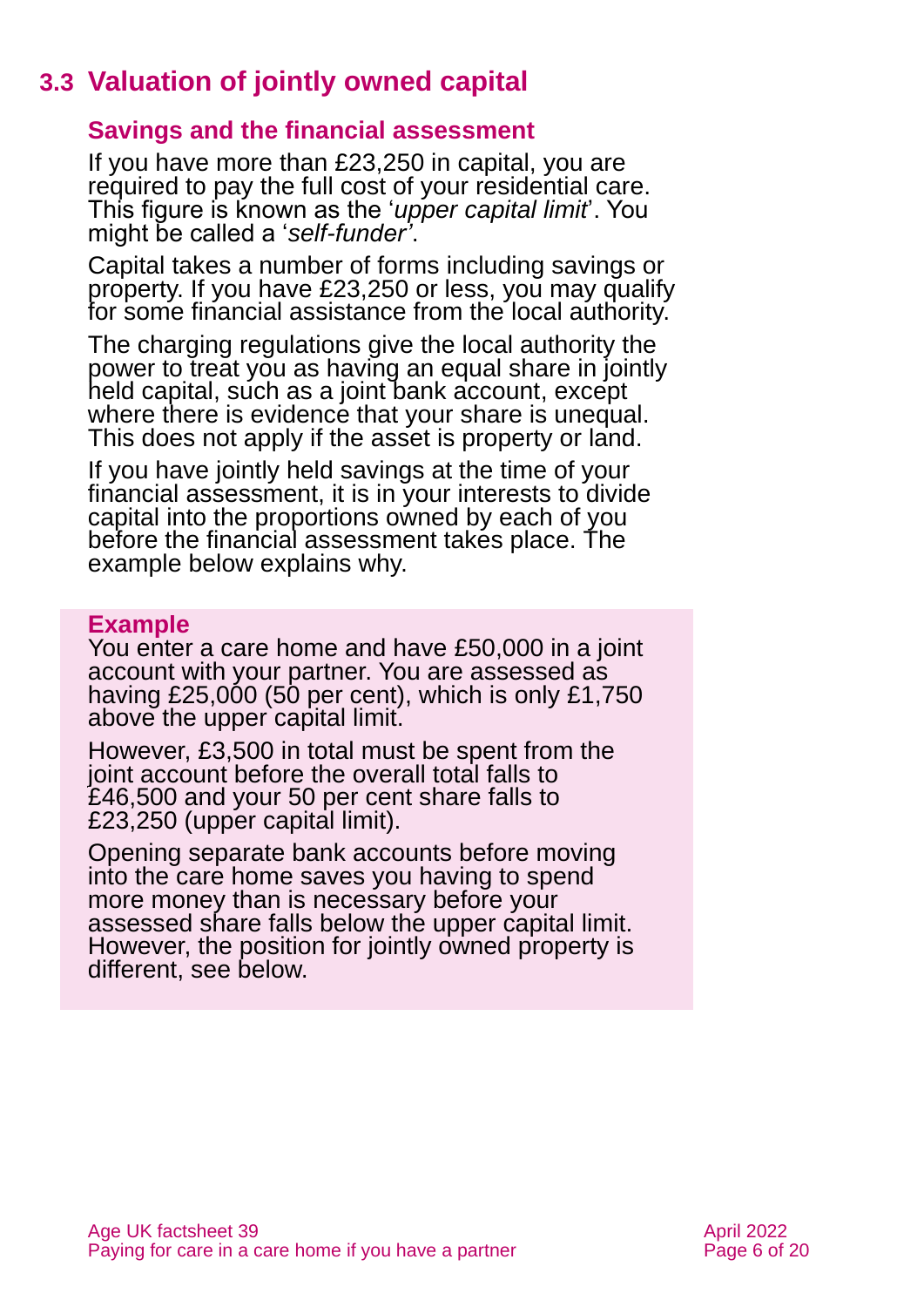### **Property and the financial assessment**

The value of your former home is disregarded from the financial assessment for as long as your partner remains living in it, after you move into residential care. It can also be disregarded if a relative lives there, depending on their circumstances.

Other property assets include buildings, for example a second home or land. If you jointly own other property, the value is assessed based on the current market value of your beneficial interest in it at the time of the financial assessment. Beneficial interest means having a right to a share of the sale proceeds if the property is sold. There is legal and beneficial ownership of property and most people have both.

The valuation must be the current market value of your beneficial interest in the property, minus 10 per cent of the value if there are actual expenses involved in selling the property. This must be expenses connected with the actual sale and not simply the realisation of the asset. For example, the costs to withdraw funds from a bank account are not expenses of sale, but legal fees to sell a property are. Also deduct any outstanding debts secured on the property, for example, a mortgage.

#### **Note**

If you are a joint beneficial owner of property, meaning you have the right to receive some of the proceeds of its sale, it is your actual beneficial interest in the property that should be taken into account in the financial assessment, not the property as a whole.

The guidance requires any dispute about valuation to be promptly resolved, possibly by arranging an independent valuation.

For more information on care home funding and property see factsheet 38, *[Property and paying for](https://www.ageuk.org.uk/globalassets/age-uk/documents/factsheets/fs38_property_and_paying_for_residential_care_fcs.pdf)  [residential care](https://www.ageuk.org.uk/globalassets/age-uk/documents/factsheets/fs38_property_and_paying_for_residential_care_fcs.pdf)*.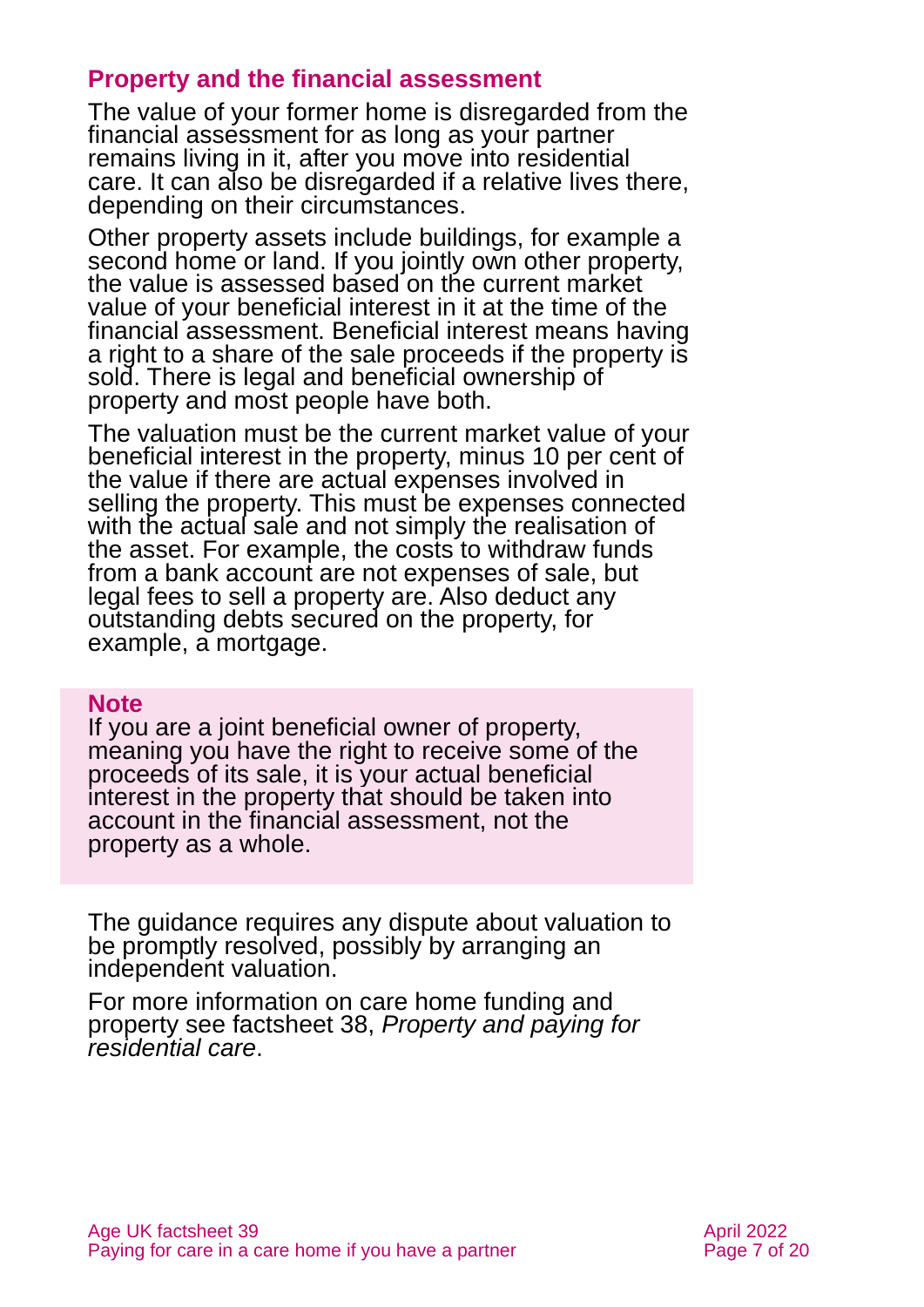### **3.4 Pension credit rules**

If you receive Pension Credit (PC) as a couple, your entitlement changes if one of you permanently enters residential care. The Pension Service will then treat you as two separate individuals and eligibility for PC or other benefits depends on your individual levels of income and capital.

#### **Note**

Your qualifying age for PC is the same as your State Pension age, which for men and women is now 66 years of age.

### <span id="page-7-0"></span>**4 Where a couple both go into a care home**

#### **The local authority financial assessment**

The local authority must assess you and your partner as individuals, regardless of whether you go into the same care home together. You should be financially assessed separately, based on your own capital and income, including your share of any jointly held capital assets.

#### **Pension Credit rules**

In most cases, if you both enter the same care home permanently, you are treated as two separate individuals in separate households. However, if you share a room, the Pension Service must look at your particular circumstances to decide whether to treat you as individuals in separate households, or a couple in the same household.

Under Pension Service guidance, you are treated as being in the same household if you share a *'domestic establishment'*. In deciding this, examples of the issues to consider include:

- $\bullet$  structure of days can you decide when to get up, have meals, go to bed, etc?
- how the accommodation is arranged do you decide which room is the dining room, the living room, etc?
- can you decide who can come and stay, and for how long?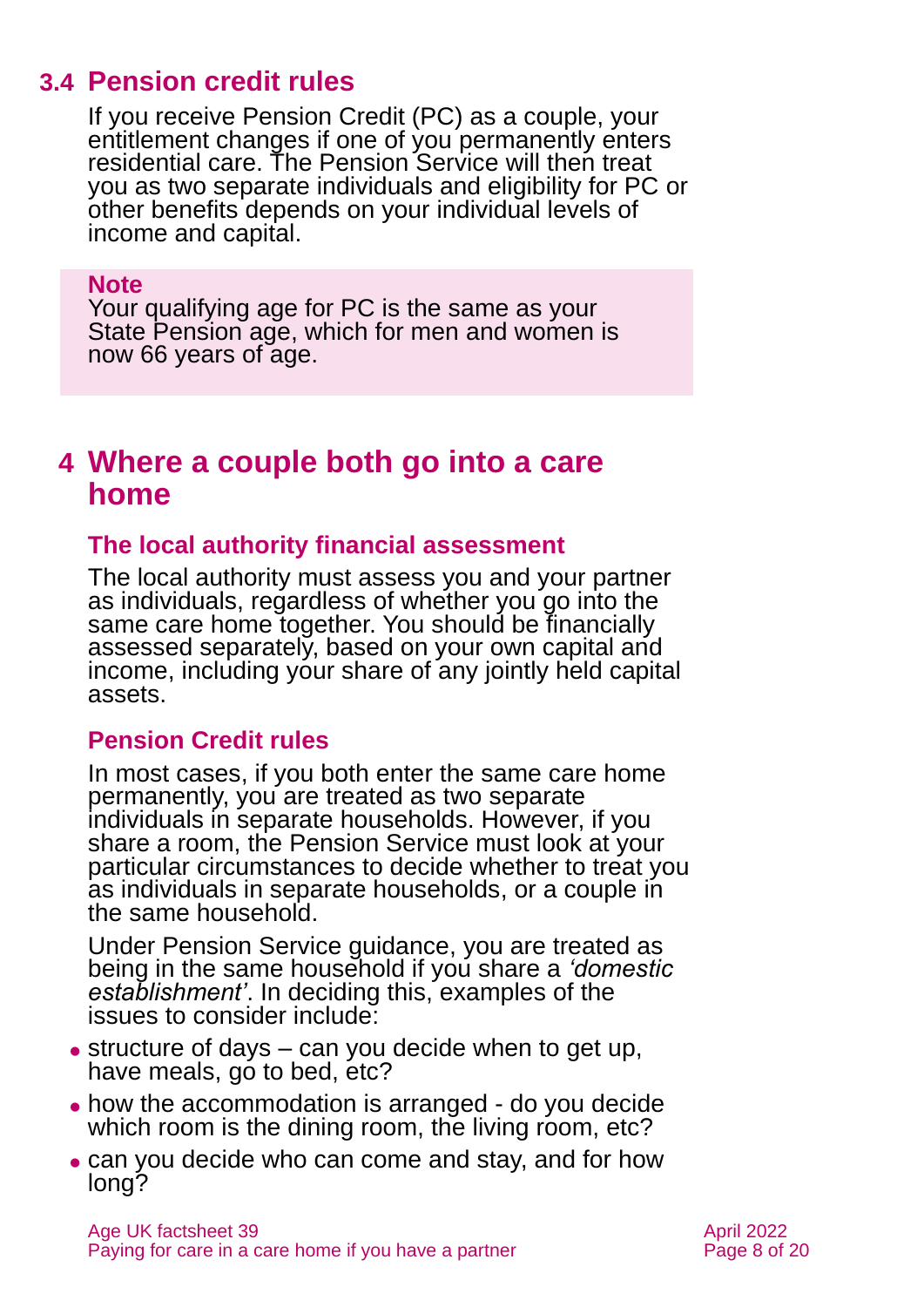- ⚫ can you insist other people cannot enter your accommodation without permission?
- ⚫ can you decide the decor and furnishing of your accommodation?
- ⚫ do you have facilities for preparing food and making tea and coffee, etc?
- ⚫ do you have responsibility for running the household are you responsible for repairs, replacing domestic appliances or buying food?

If you are not treated as being in the same household, you need to make separate claims for Pension Credit or Universal Credit. Seek advice if you are inappropriately treated as a couple in this situation.

If you go into different care homes or live in different sections of the same care home, there should be no problem arguing you should be treated as two separate individuals.

### **Savings Credit disregard**

If you are entitled to Pension Credit Savings Credit, the financial assessment allows a small weekly income disregard when it is taken into account. If you are a member of a couple, this is a maximum of £8.85 and for a single person a maximum of £5.90. A Savings Disregard may also apply if you are not in receipt of Pension Credit Savings Credit.

For more information, see factsheet 48, *[Pension](https://www.ageuk.org.uk/globalassets/age-uk/documents/factsheets/fs48_pension_credit_fcs.pdf)  [Credit](https://www.ageuk.org.uk/globalassets/age-uk/documents/factsheets/fs48_pension_credit_fcs.pdf)*.

# <span id="page-8-0"></span>**5 50% private pension and annuity disregard**

If you enter a care home permanently and have a personal or private pension, an occupational pension, or a retirement annuity, you can choose to pass 50 per cent to your partner remaining at home, and this amount must be disregarded in the financial assessment.

If you have more than one of these types of income, they are added together to reach the 50 per cent figure. Your partner may remain at your previously shared home, or can live anywhere other than in the same care home as you. The disregard does not apply to: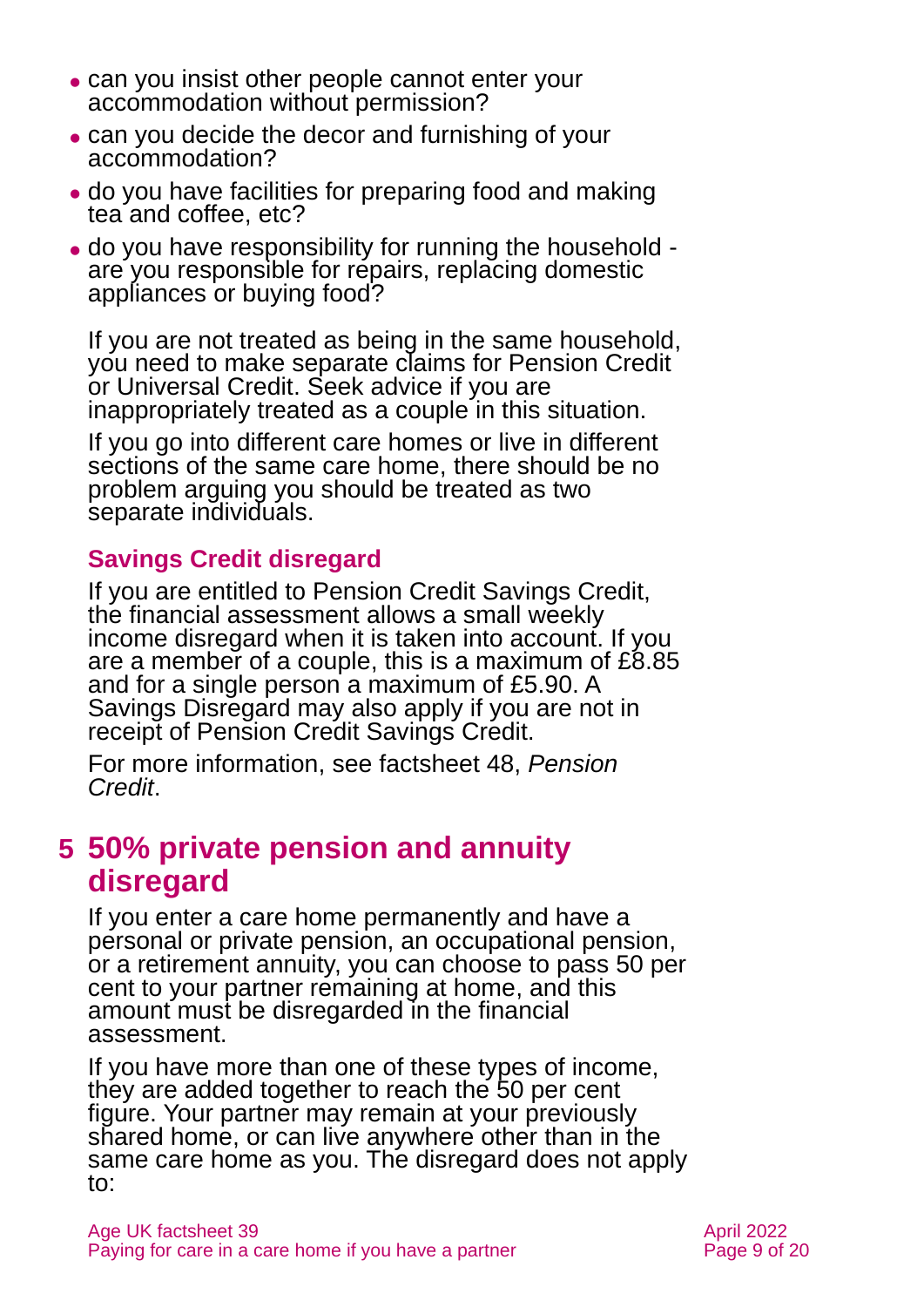- ⚫ partners who are neither married nor civil partners (see [section 7](#page-11-0) about the discretion to increase the Personal Expenses Allowance)
- ⚫ residents who pass an amount less than 50 per cent of their relevant income to their spouse or civil partner.

Note, if your partner receives a means tested benefit, such as Pension Credit (PC), and you pass on 50 per cent of a personal, private or occupational pension, or annuity to them, this may be counted as income when calculating their entitlement. Seek advice if you are unsure whether passing on the pension makes sense financially.

If your partner is already legally entitled to part of your private pension (for example, because of a Court Order), this amount is treated as already belonging to them in the financial assessment. You can pass 50 per cent of the remainder of your private or occupational pension, or annuity, to your partner as described above.

If someone else manages your finances under a Lasting Power of Attorney, Enduring Power of Attorney, or court-appointed deputyship, they can usually decide whether to pass income to your partner, including in situations where they are the person receiving the money.

An exception is if you (the donor) imposed specific restrictions or conditions in a Power of Attorney preventing this. Every decision taken on your behalf must be in your *'best interests'* in line with the *Mental Capacity Act 2005* and its Code of Practice.

For more information, see factsheet 22, *[Arranging for](https://www.ageuk.org.uk/globalassets/age-uk/documents/factsheets/fs22_arranging_for_someone_to_make_decisions_on_your_behalf_fcs.pdf)  [someone to make decisions on your behalf.](https://www.ageuk.org.uk/globalassets/age-uk/documents/factsheets/fs22_arranging_for_someone_to_make_decisions_on_your_behalf_fcs.pdf)*

### <span id="page-9-0"></span>**6 Short term and temporary care home residents**

### **Short term resident**

If you enter a care home on a short-term basis of up to eight weeks, the local authority can choose to assess and charge you based on the rules as if you still live at home as a couple. See factsheet 46, *[Paying for care](https://www.ageuk.org.uk/globalassets/age-uk/documents/factsheets/fs46_paying_for_care_and_support_at_home_fcs.pdf)  [and support at home](https://www.ageuk.org.uk/globalassets/age-uk/documents/factsheets/fs46_paying_for_care_and_support_at_home_fcs.pdf)* for more information.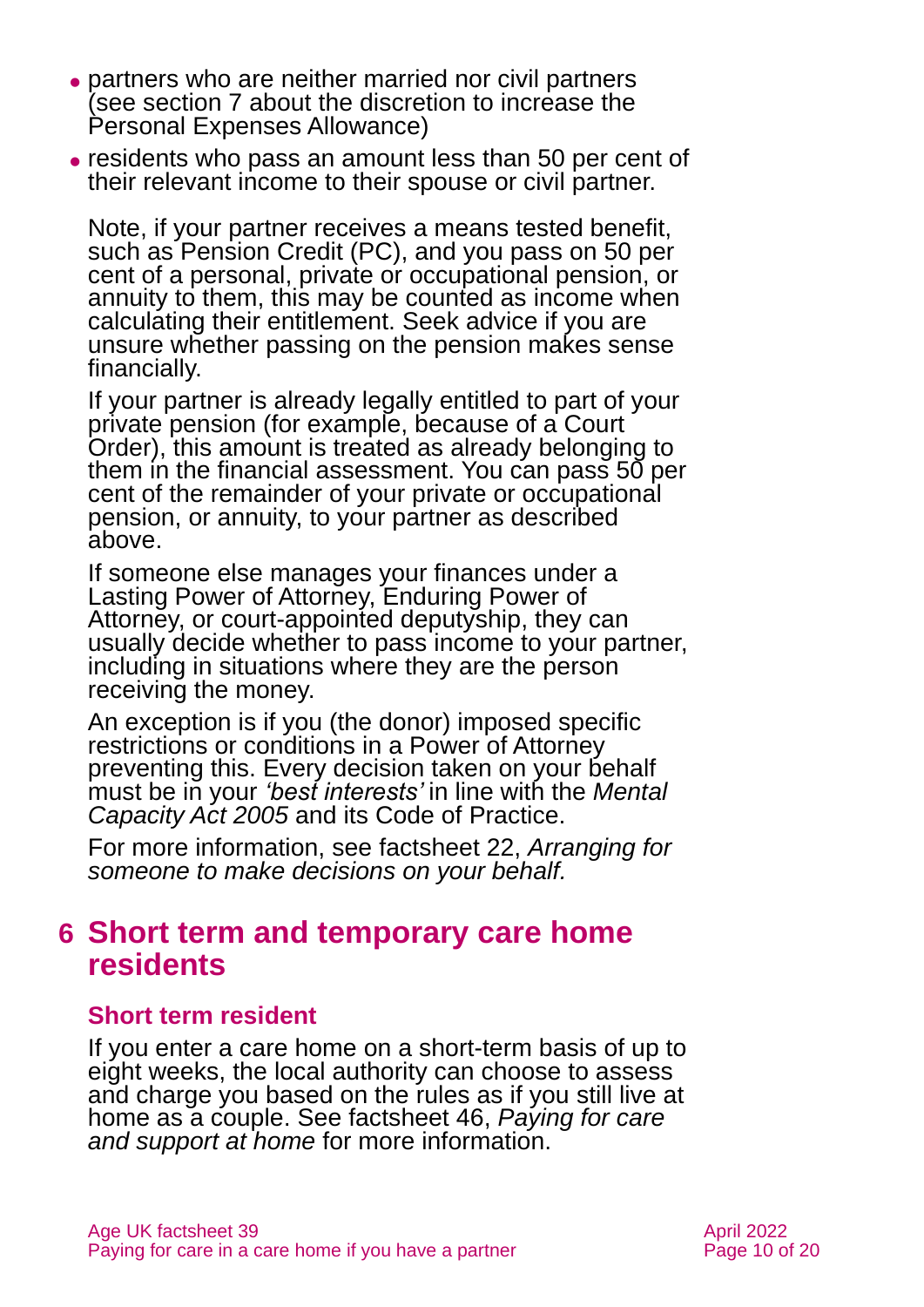### **Temporary resident**

You are treated as a temporary resident in a care home if you are expected to return home within 52 weeks. In this case, you are treated as if you are a permanent resident, but the value of your home is disregarded and allowance is made for on-going housing costs.

When assessing how much you should contribute to care home fees, the local authority must carefully consider the needs of you and your partner.

If you receive Pension Credit (PC) as a couple and one of you enters a care home for a temporary stay, PC can continue to be paid as if you are both still at home. The local authority should ignore the amount paid in respect of your partner remaining at home, although they need to look at your partner's income to ensure the financial assessment is carried out accurately.

Paragraph 3 of Annex F of the guidance tells local authorities to ensure the partner at home receives an amount equal to the basic level of Income Support or PC *'to which they may be entitled in their own right'*.

If Attendance Allowance (AA), Disability Living Allowance (DLA), or Personal Independence Payment (PIP) is being received, these should be completely disregarded in the financial assessment.

Payment of AA and care/daily living components of DLA or PIP stop after 28 days of local authority funding, or sooner if you have recently been in hospital or state-funded care home, and the authority must consider the impact on your ability to maintain your home. This can affect how much PC you receive.

Any additional amounts you need to maintain your home during a temporary stay so it is in a fit condition for you to return to must be disregarded. These include, but are not limited to, ground rent, service charges, water rates, or insurance premiums. If Housing Benefit is being paid, this should be disregarded.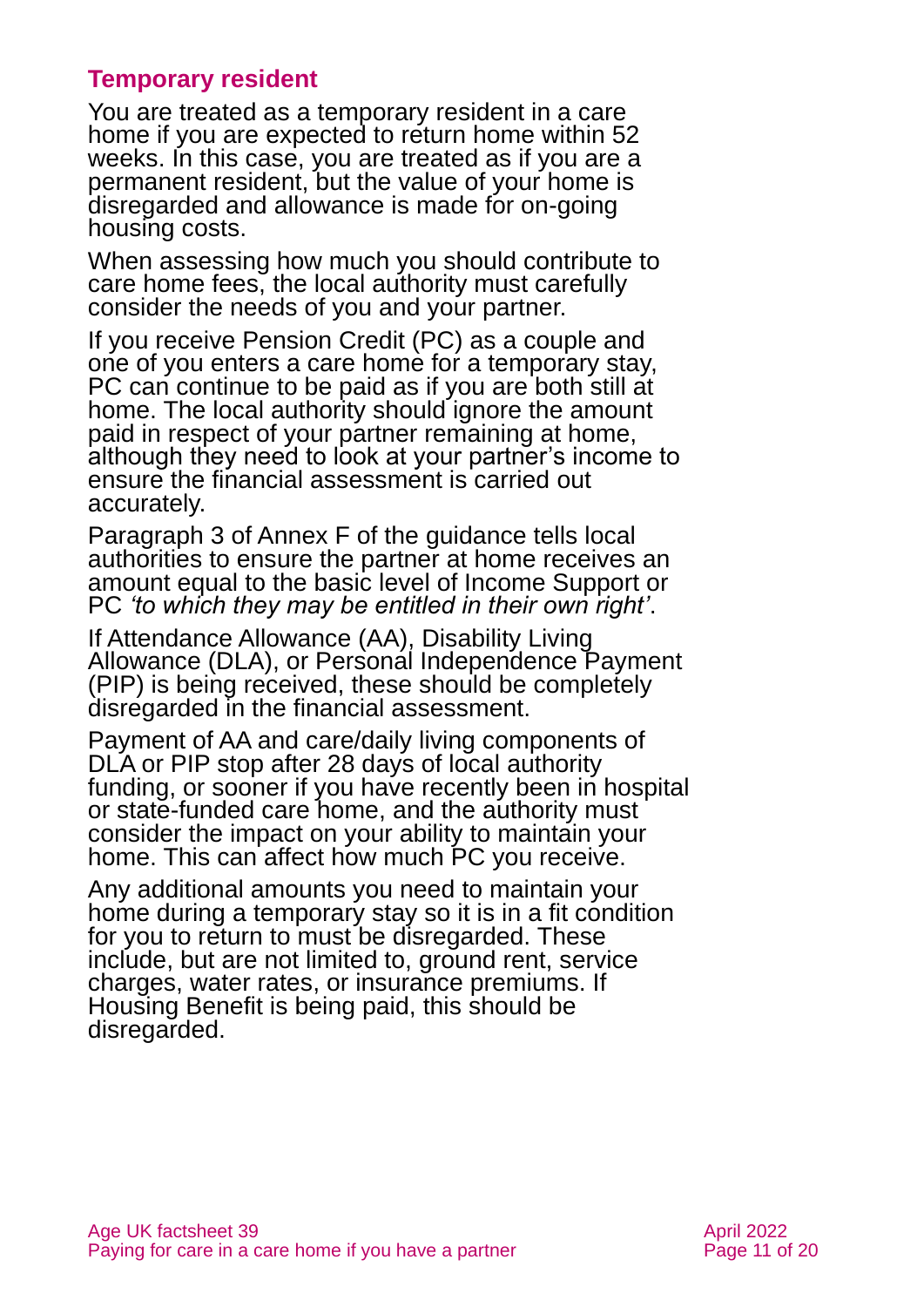If the local authority allows a single person rate for the partner at home when apportioning PC, they may expect household expenses to be shared equally and only allow half of the expenses. This allowance may reduce further if other non-dependant adults live in the household who could be expected to contribute to the household expenses.

For more information, see factsheet 58, *[Paying for](https://www.ageuk.org.uk/globalassets/age-uk/documents/factsheets/fs58_paying_for_short-term_and_temporary_care_in_a_care_home_fcs.pdf)  [short term and temporary care in a care home](https://www.ageuk.org.uk/globalassets/age-uk/documents/factsheets/fs58_paying_for_short-term_and_temporary_care_in_a_care_home_fcs.pdf)*.

### **6.1 Effect on benefits and** *'mixed aged couples'*

A mixed-age couple is one where one partner has reached State Pension age and the other partner has not.

If you are part of a mixed-age couple and your PC award stops because AA, DLA or PIP is suspended after 28 days, you may not be able to reclaim Pension Credit when you leave the care home. You may have to claim Universal Credit instead. See section 2.2 of factsheet 48, *[Pension Credit](https://www.ageuk.org.uk/globalassets/age-uk/documents/factsheets/fs48_pension_credit_fcs.pdf)* for more information and if you think you will be affected, seek specialist advice.

This can happen if your entitlement to PC is dependent on a severe disability addition being payable as part of that award. The severe disability addition is only paid if a qualifying disability benefit is also in payment. Hence, if AA, DLA or PIP stop being paid after 28 days as a short-term or temporary resident, and in turn the severe disability addition is no longer paid, then the PC award stops as a result.

### <span id="page-11-0"></span>**7 Varying the personal expenses allowance**

The local authority must allow you to keep a Personal Expenses Allowance (PEA) of at least £25.65 a week as part of the financial assessment if you enter a care home temporarily or permanently.

You must not be expected to spend the PEA on the cost of meeting your eligible care needs. It is intended for your own personal use. A local authority can choose to increase the PEA if you ask them to. You need to provide reasons why this is necessary.

If your property is disregarded in the financial assessment, the guidance requires the local authority to: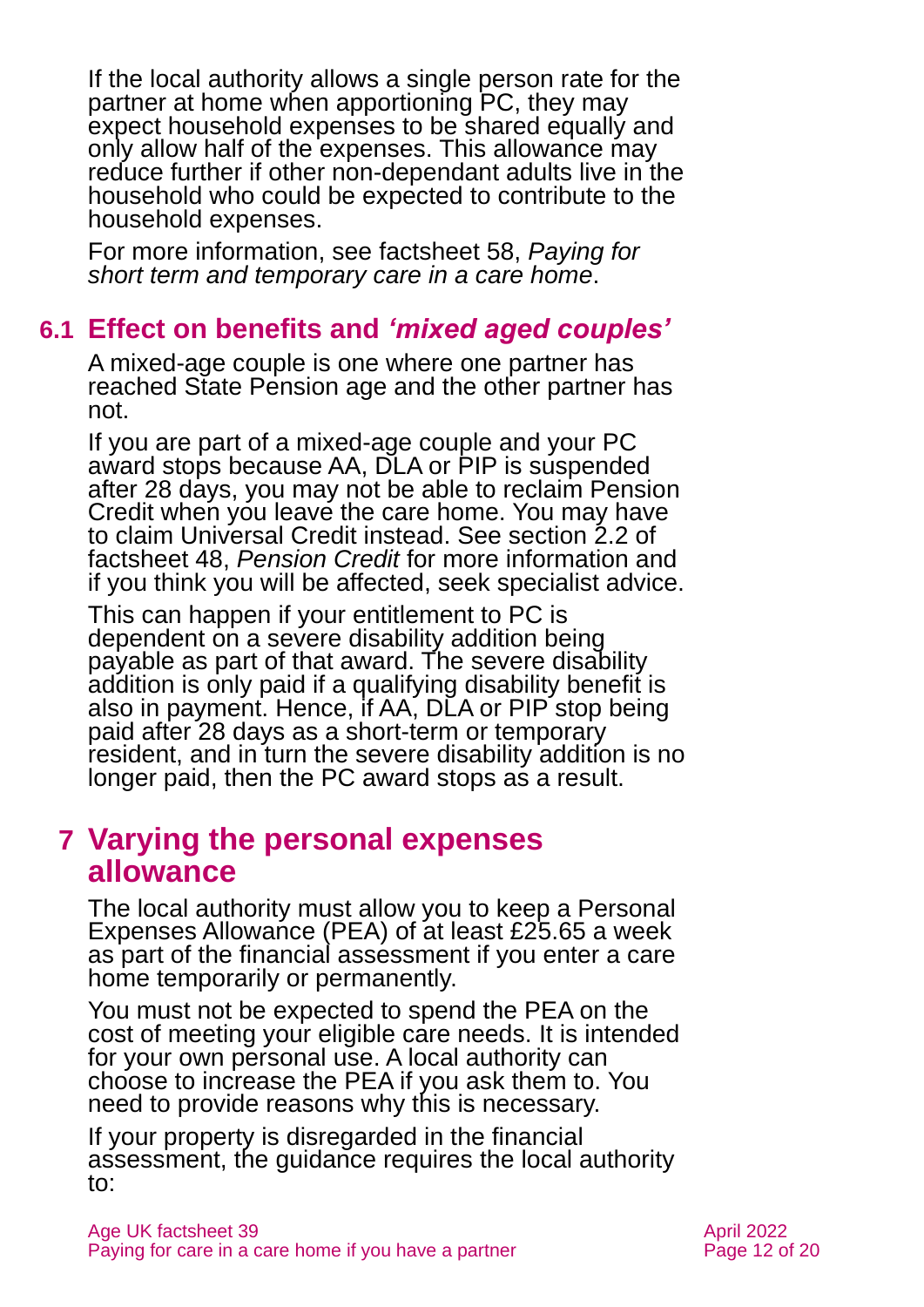*consider whether the PEA is sufficient to enable [you] to meet any resultant costs. For example, allowances should be made for fixed payments (like mortgages, rent and Council Tax), building insurance, utility costs (gas, electricity and water, including basic heating during the winter) and reasonable property maintenance costs.*

If the local authority agree to increase your PEA, this part of your income can be made available to a partner at home. This can be helpful for couples who are not married or are civil partners and who cannot take advantage of the 50 per cent pension disregard.

This is a discretionary power, so the local authority does not have to agree to increase your PEA. If it refuses your request without properly considering it, you can complain to challenge the decision, [see](#page-14-0)  [section 10.](#page-14-0)

# <span id="page-12-0"></span>**8 If your partner wants to move later on**

If your partner stays in your home once you move into a care home permanently, it is disregarded from your financial assessment for as long as they remain living there.

If your partner later decides to move from this home, the mandatory disregard ends and once the property is sold, your share of the sale proceeds can be taken into account in the financial assessment. Annex E of the guidance has an example of a local authority disregarding part of the proceeds of sale to meet a partner's downsizing need:

*Max has moved into a care home and has a 50% interest in a property that continues to be occupied by his civil partner, David. The value of the property is disregarded whilst David lives there, but he decides to move to a smaller property that he can better manage and so sells their shared home to fund this.*

*At the time the property is sold, Max's 50% share of the proceeds could be taken into account in the financial assessment, but, in order to ensure that David is able to purchase the smaller property, Max makes part of his share of the proceeds from the sale available. In such circumstance, it would not be reasonable to treat Max as having deprived himself of capital in order to reduce his care home charges.*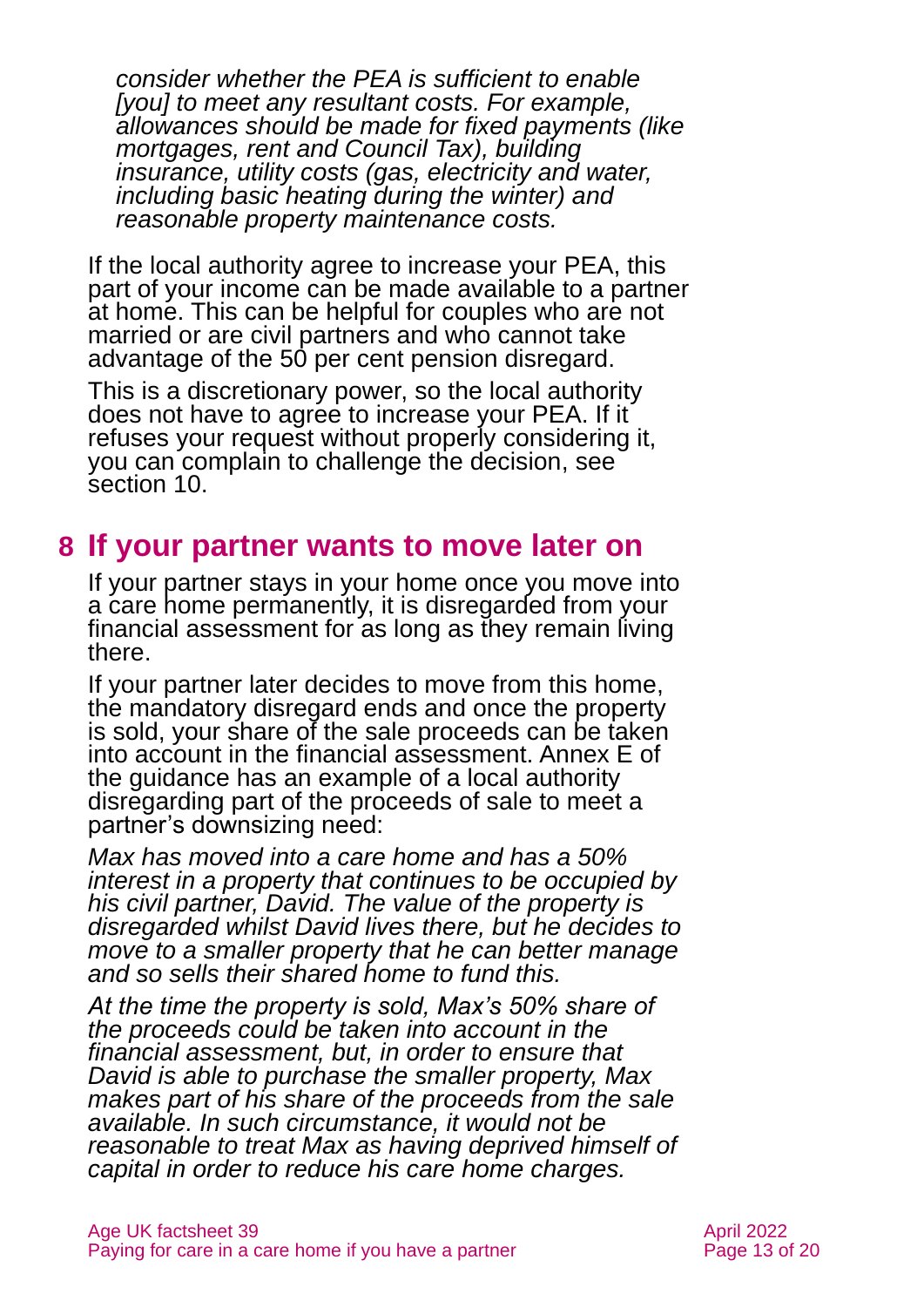This should apply to married, unmarried, and civil partners. The authority also has discretion to treat relatives in the same way.

Once a new property is purchased, your share of any remaining sale proceeds will usually be included as capital in the financial assessment.

The authority can use its discretion to disregard sale proceeds in other situations, for example to help your partner secure rented accommodation, and must consider your individual request.

If you pass on any sale proceeds to someone else and the authority do not agree this was reasonable, they can financially assess you as if you still possessed the money under *'deliberate deprivation of assets'* rules.

For more information see factsheet 40, *[Deprivation of](https://www.ageuk.org.uk/globalassets/age-uk/documents/factsheets/fs40_deprivation_of_assets_in_social_care_fcs.pdf)  [assets in social care](https://www.ageuk.org.uk/globalassets/age-uk/documents/factsheets/fs40_deprivation_of_assets_in_social_care_fcs.pdf)*.

### **Mental capacity**

If you lack mental capacity to make a decision about making your share of sale proceeds available to someone else, a person authorised to act for you, such as a Lasting Power of Attorney or deputy, can make this decision on your behalf if it is in your *'best interests'*.

For more information, see factsheet 22, *[Arranging for](https://www.ageuk.org.uk/globalassets/age-uk/documents/factsheets/fs22_arranging_for_someone_to_make_decisions_on_your_behalf_fcs.pdf)  [someone to make decisions on your behalf](https://www.ageuk.org.uk/globalassets/age-uk/documents/factsheets/fs22_arranging_for_someone_to_make_decisions_on_your_behalf_fcs.pdf)*.

# <span id="page-13-0"></span>**9 The information and advice duty**

The local authority is required to provide you with information and advice relating to care and support, even if you do not qualify for funding support from them. The service must, at the very least, deliver information and advice on:

- the local care and support system and how it operates
- the choice of types of care and support and the choice of providers available in the authority's area
- how to access the care and support that is available
- ⚫ how to access independent financial advice on matters relevant to the meeting of needs for care and support, and
- ⚫ how to raise concerns about the safety or wellbeing of an adult who has needs for care and support.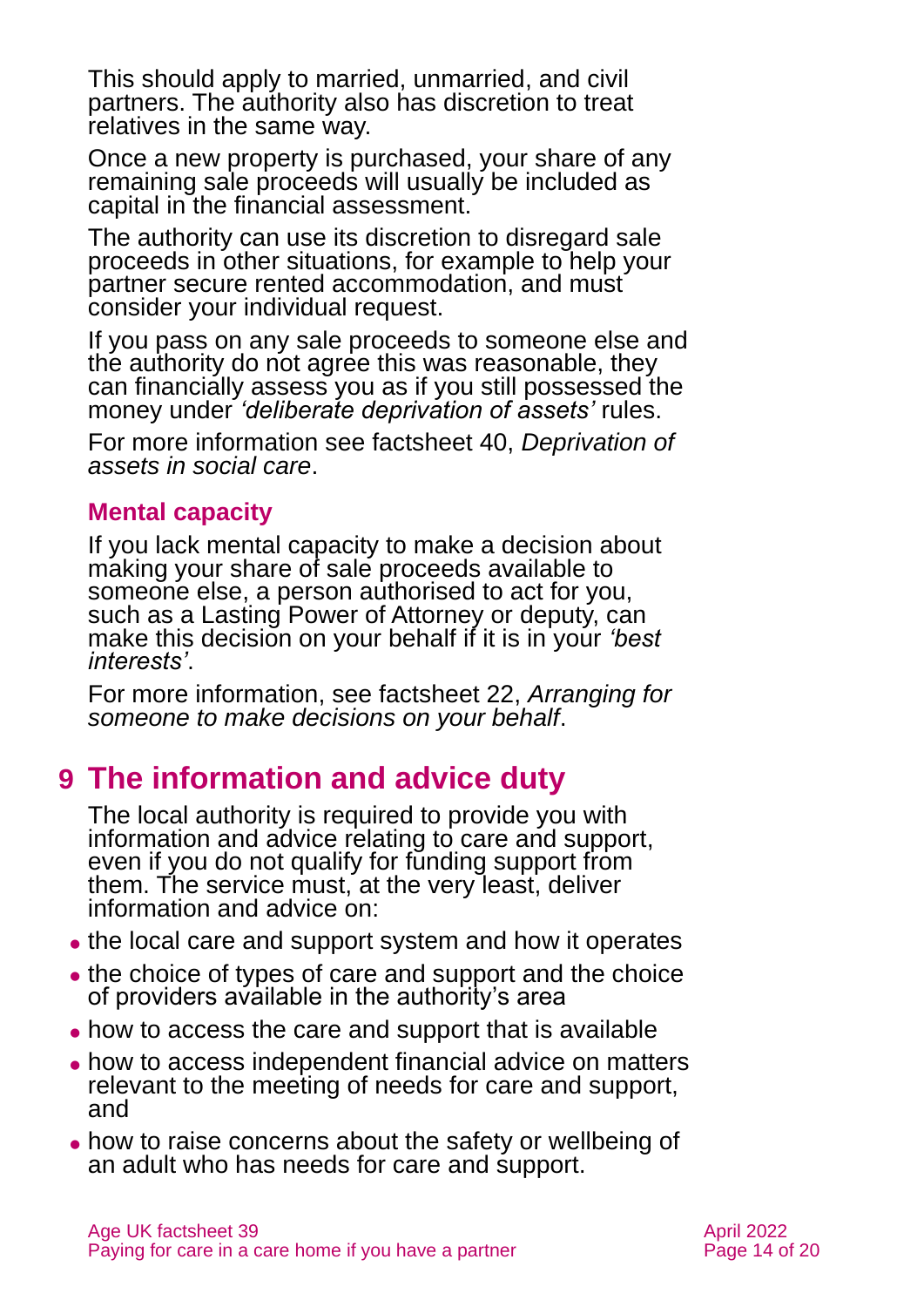The information and advice must be accessible and appropriate to the needs of the types of local people who may require it, for example disability access issues must be considered in line with legal requirements set out in the *Equality Act 2010.*

# <span id="page-14-0"></span>**10 Complaints, abuse and neglect and rights**

If you are not satisfied with any aspect of the service you receive from the local authority, or you disagree with a decision they have made, you can make a complaint. For example, you may do this where you believe the local authority has not correctly valued your share of capital jointly held with your partner, or where the financial assessment has not considered your ability to help your partner remaining at home with household bills.

Complain through the local authority complaints procedure. If your complaint remains unresolved, ask the Local Government and Social Care Ombudsman (LGO) to investigate.

If you arrange and fund your own residential care, you have a right to complain to the LGO, as long as you have tried to resolve the complaint using the home's complaints procedure first. You can also contact the Care Quality Commission, the care home industry regulator, about concerns you have, although they do not investigate individual complaints.

If you have a concern about abuse or neglect, you should raise this with the local authority, who have safeguarding duties. The local authority's safeguarding duties apply irrespective of how your care is arranged and funded.

For more information, see factsheet 59, *[How to](https://www.ageuk.org.uk/globalassets/age-uk/documents/factsheets/fs59_how_to_resolve_problems_and_complain_about_social_care_fcs.pdf)  [resolve problems and complain about social care](https://www.ageuk.org.uk/globalassets/age-uk/documents/factsheets/fs59_how_to_resolve_problems_and_complain_about_social_care_fcs.pdf)* and factsheet 78, *[Safeguarding older people from abuse](https://www.ageuk.org.uk/globalassets/age-uk/documents/factsheets/fs78_safeguarding_older_people_from_abuse_fcs.pdf)  [and neglect](https://www.ageuk.org.uk/globalassets/age-uk/documents/factsheets/fs78_safeguarding_older_people_from_abuse_fcs.pdf)*.

### **Human rights – Home and family life**

Article 8 of the *[Human Rights Act 1998](https://www.legislation.gov.uk/ukpga/1998/42/contents)* states:

*Everyone has the right to respect for his private and family life, his home and his correspondence.*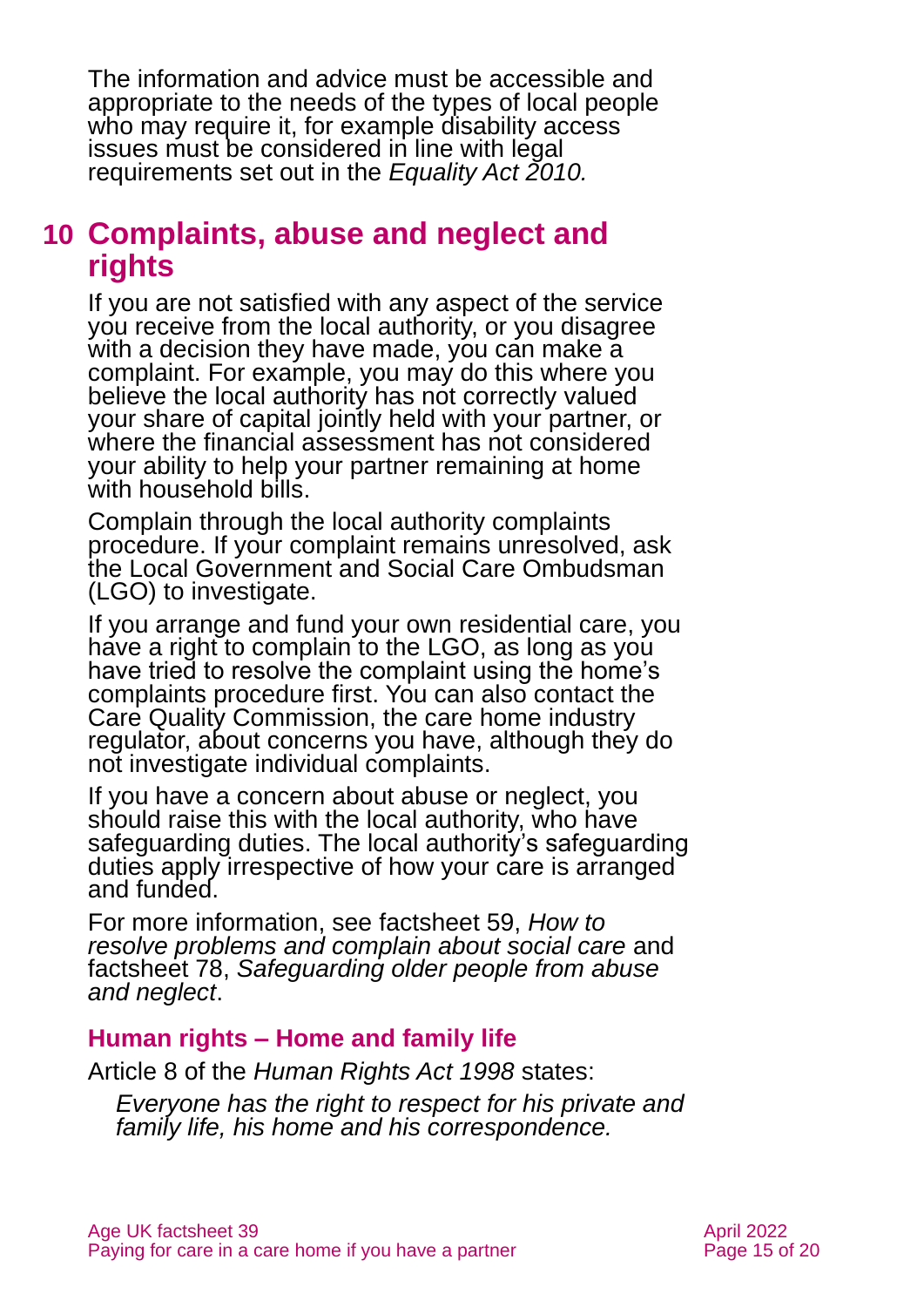A high-profile case involved Mr and Mrs Driscoll who had lived together for 65 years. He was unable to walk unaided and relied on his wife to help him move around. She was blind and said she used her husband as her eyes.

They were separated after Mr Driscoll became unwell and moved into a residential care home. Mrs Driscoll wanted to move to the home with her husband but was told she did not meet the criteria used to by the local authority to allocate places.

Human rights and older people's organisations pointed out that the couple's right to respect for their home and family life had not been properly considered. A campaign by the family used human rights arguments to convince the local authority to reconsider its decision. Mrs Driscoll's needs were reassessed and she was offered a place in the same care home as her husband.

The Care Act takes human rights principles into account by requiring the local authority to consider your wellbeing when assessing your needs.

While this does not mean that a local authority cannot make decisions that affect your right to private and family life, it must ensure your rights are appropriately balanced against other considerations, such as the amount of money allocated for your care. It must always take a flexible approach, taking into account your individual circumstances.

### **Mental capacity**

If you lose mental capacity, all those who need to make decisions on your behalf must act in your *'best interests'* in line with the *Mental Capacity Act 2005* and its Code of Practice.

You may have set up a Lasting Power of Attorney (LPA) for financial decisions or for health and care decisions, or both types, whilst you had mental capacity.

An LPA needs to be registered with the Office of the Public Guardian to allow the attorney to make decisions for you within the powers granted to them and subject to any limitations set out in the LPA document. Your attorney could, for example, be your spouse, partner or civil partner.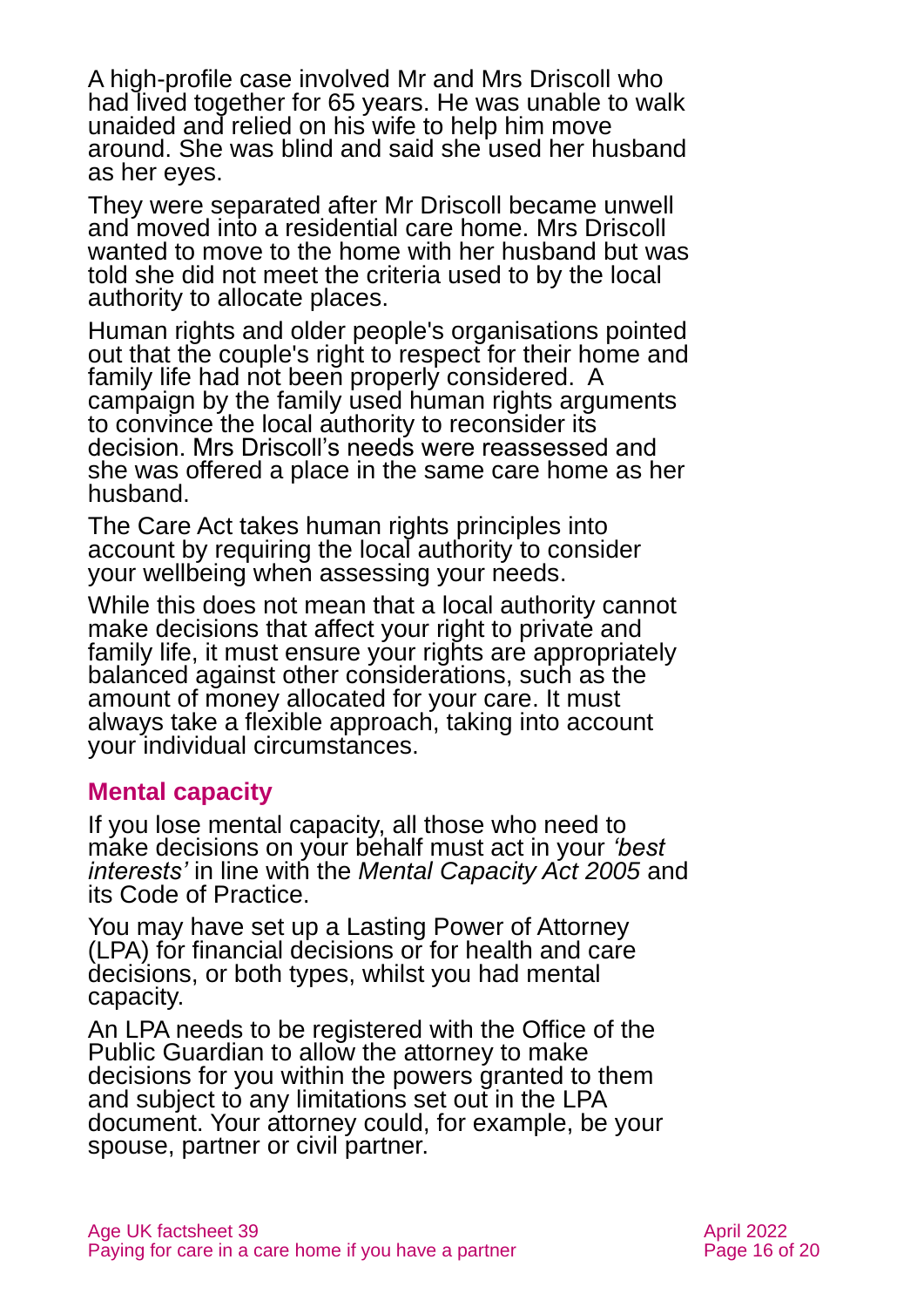If you lack mental capacity to create an LPA, someone can apply to the Court of Protection be appointed as your deputy.

For further information see factsheet 22, *[Arranging for](https://www.ageuk.org.uk/globalassets/age-uk/documents/factsheets/fs22_arranging_for_someone_to_make_decisions_on_your_behalf_fcs.pdf)  [someone to make decisions on your behalf](https://www.ageuk.org.uk/globalassets/age-uk/documents/factsheets/fs22_arranging_for_someone_to_make_decisions_on_your_behalf_fcs.pdf)*.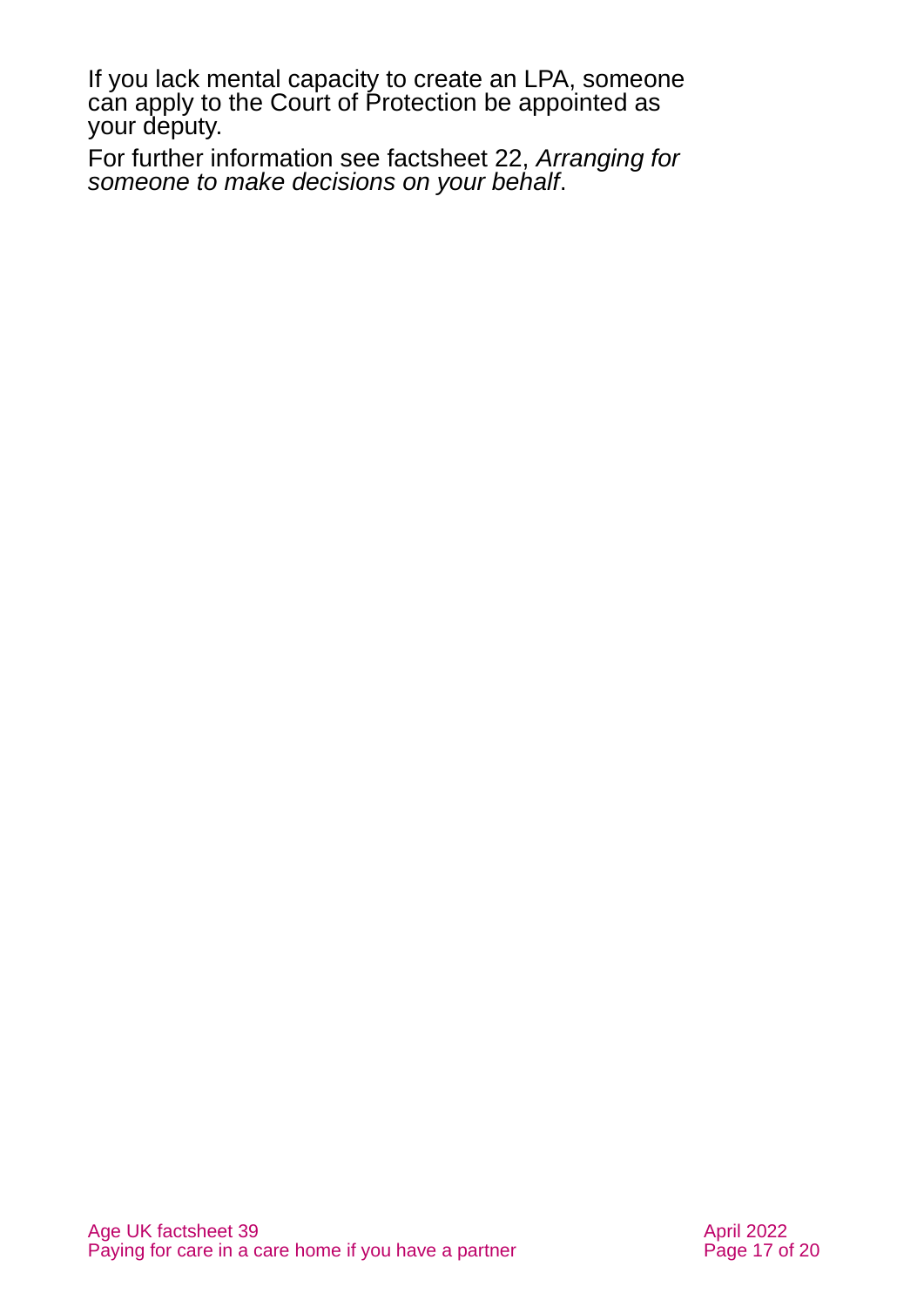# **Useful organisations**

### <span id="page-17-0"></span>**Care Quality Commission**

[www.cqc.org.uk](http://www.cqc.org.uk/) Telephone 03000 616 161

Independent regulator of adult health and social care services in England.

### **Carers UK**

[www.carersuk.org](http://www.carersuk.org/) Telephone 0808 808 7777

Information, advice and support for carers, including information about benefits.

### **Citizens Advice**

[www.citizensadvice.org.uk](http://www.citizensadvice.org.uk/) Telephone 0800 144 8848

Free, confidential, independent advice, face to face or by telephone.

### **Equality Advisory Support Service**

[www.equalityadvisoryservice.com](http://www.equalityadvisoryservice.com/) Telephone helpline 0808 800 0082 Mon-Fri 9am-7pm, Sat 10am-2pm

Information and advice about the *Equality Act 2010* and human rights.

### **Pension Service (The)**

[www.gov.uk/pension-credit](http://www.gov.uk/pension-credit) Telephone 0800 99 1234

Deals with Pension Credit claims

### **Local Government and Social Care Ombudsman**

[www.lgo.org.uk](http://www.lgo.org.uk/) Telephone 0300 061 0614

Provides free, independent, service for complaints about local authorities; also about social care service providers for self-funders.

### **Relatives & Residents Association (The)**

[www.relres.org](http://www.relres.org/) Telephone 020 7359 8136

Advice and support to older people in care homes, relatives and friends.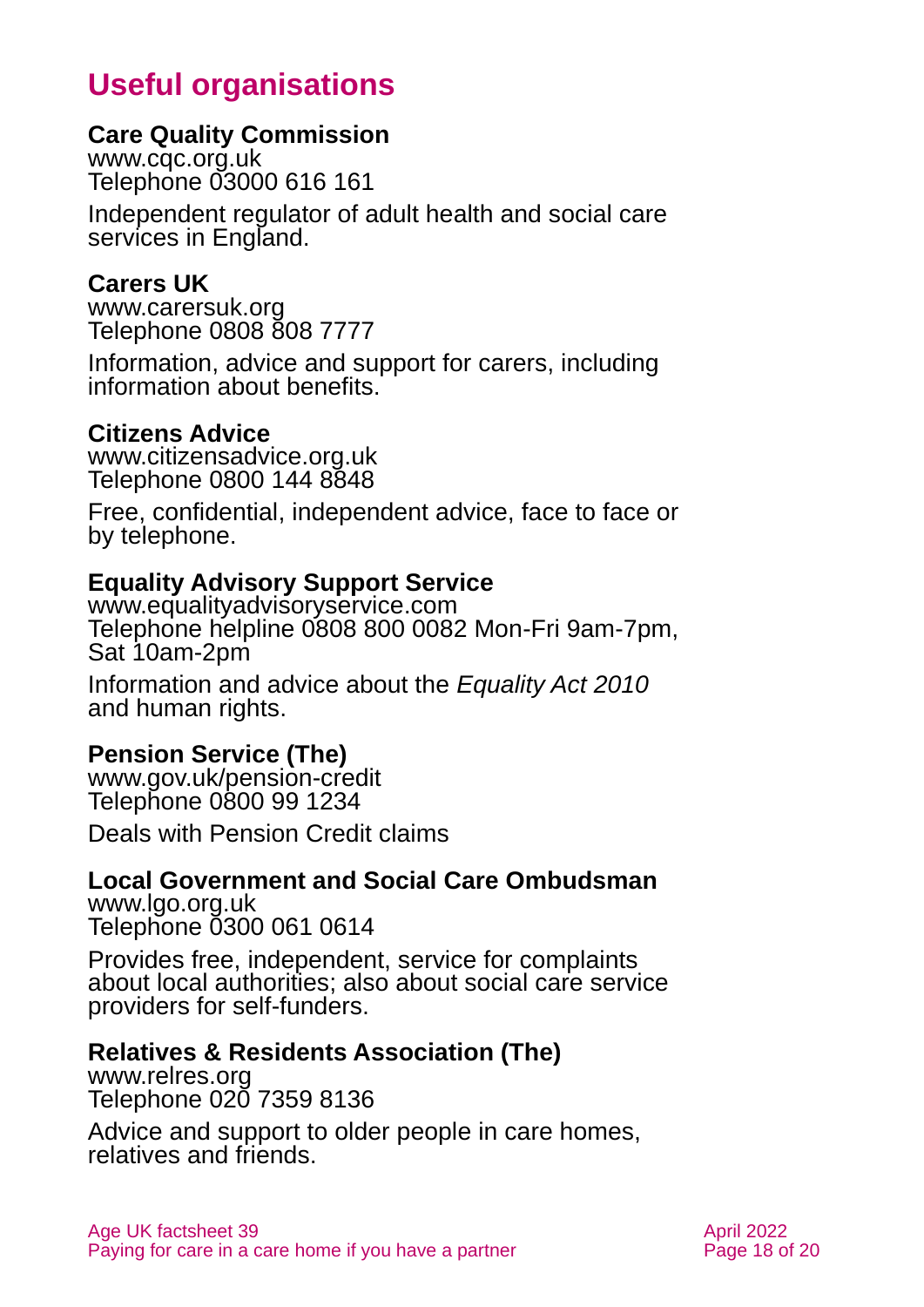# **Age UK**

Age UK provides advice and information for people in later life through our Age UK Advice line, publications and online. Call Age UK Advice to find out whether there is a local Age UK near you, and to order free copies of our information guides and factsheets.

### <span id="page-18-1"></span>**Age UK Advice**

[www.ageuk.org.uk](http://www.ageuk.org.uk/) 0800 169 65 65 Lines are open seven days a week from 8.00am to 7.00pm

### **In Wales contact**

#### **Age Cymru Advice**

[www.agecymru.org.uk](http://www.agecymru.org.uk/) 0300 303 4498

### <span id="page-18-0"></span>**In Northern Ireland contact**

#### **Age NI** [www.ageni.org](http://www.ageni.org/)

0808 808 7575

### **In Scotland contact**

# <span id="page-18-2"></span>**Age Scotland**

[www.agescotland.org.uk](http://www.agescotland.org.uk/) 0800 124 4222

# **Support our work**

We rely on donations from our supporters to provide our guides and factsheets for free. If you would like to help us continue to provide vital services, support, information and advice, please make a donation today by visiting [www.ageuk.org.uk/donate](http://www.ageuk.org.uk/donate) or by calling 0800 169 87 87.